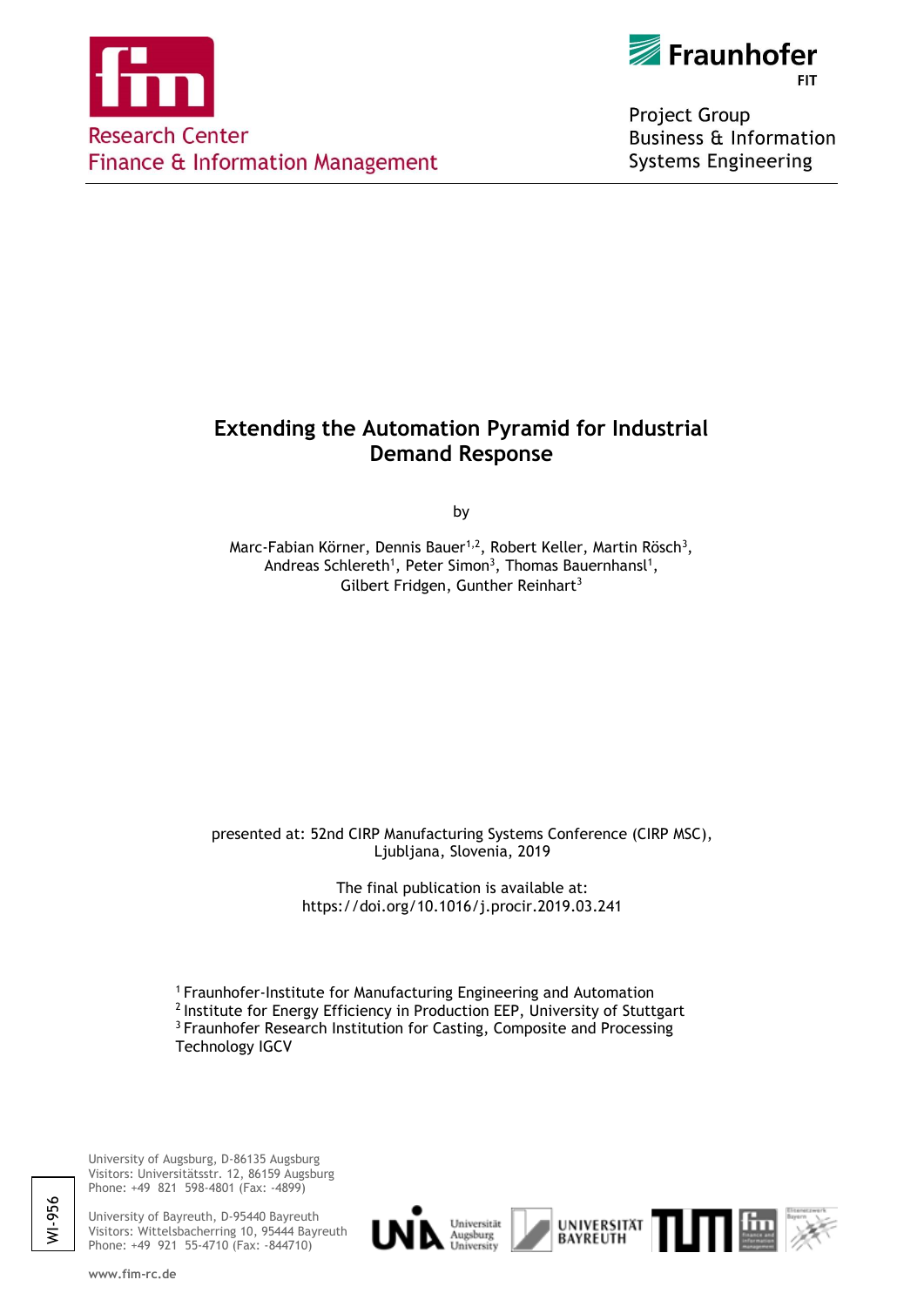

Available online at www.sciencedirect.com

**ScienceDirect** ScienceDirect Procedia CIRP 00 (2019) 000–000

Procedia CIRP 81 (2019) 998-1003



52nd CIRP Conference on Manufacturing Systems

## : Automation Pyramid for Industrial Dem  $\mathcal{L}_{\mathcal{L}}$  the Automation Pyramid for  $\mathcal{L}_{\mathcal{L}}$  $\mathcal{L}$ ,  $\mathcal{L}$ ,  $\mathcal{L}$ ,  $\mathcal{L}$ ,  $\mathcal{L}$ ,  $\mathcal{L}$ ,  $\mathcal{L}$ ,  $\mathcal{L}$ ,  $\mathcal{L}$ ,  $\mathcal{L}$ ,  $\mathcal{L}$ ,  $\mathcal{L}$ ,  $\mathcal{L}$ ,  $\mathcal{L}$ ,  $\mathcal{L}$ ,  $\mathcal{L}$ ,  $\mathcal{L}$ ,  $\mathcal{L}$ ,  $\mathcal{L}$ ,  $\mathcal{L}$ ,  $\mathcal{L}$ ,  $\mathcal{L}$ , Extending the Automation Pyramid for Industrial Demand Response

Marc-Fabian Körner\*,<sup>a</sup>, Dennis Bauer<sup>b,c</sup>, Robert Keller<sup>d</sup>, Martin Rösch<sup>e</sup>, Andreas Schlereth<sup>b</sup>, Peter Simon<sup>e</sup>, Thomas Bauernhansl<sup>b</sup>, Gilbert Fridgen<sup>d</sup>, Gunther Reinhart<sup>e</sup> Marc-Fabian Körner<sup>\*,a</sup>, Dennis Bauer<sup>b,c</sup>, Robert Keller<sup>d</sup>, Martin Rösch<sup>e</sup>, Andreas Schlereth<sup>b</sup>, Peter

*<sup>b</sup> Fraunhofer-Institute for Manufacturing Engineering and Automation, Nobelstrasse 12, 70569 Stuttgart, Germany* <sup>a</sup> FIM Research Center, University of Bayreuth, Wittelsbacherring 10, Bayreuth, Germany

<sup>b</sup> Fraunhofer-Institute for Manufacturing Engineering and Automation, Nobelstrasse 12, 70569 Stuttgart, Germany<br>Care and Bandary Report of the Care and Automation, Nobelstrasse 12, 70569 Stuttgart, Germany

r raunnojer-institute for Manujacturing Engineering ana Automation, Nobelstrasse 12, 70569 Stuttgart, Germany<br>Institute for Energy Efficiency in Production EEP, University of Stuttgart, Nobelstrasse 12, 70569 Stuttgart, Ge

Institute for Energy Efficiency in Production EEP, University of Stutigart, Nobelstrasse 12, 70509 Stutigart, Germany<br>Project Group Business & Information Systems Engineering of the Fraunhofer FIT, Wittelsbacherring 10, Ba

*e* Fraunhofer Research Institution for Casting, Composite and Processing Technology IGCV, Beim Glaspalast 5, 86153 Augsburg, Germany

\* Corresponding author. Tel.: +33 3 87 37 54 30; *E-mail address:* paul.stief@ensam.eu \* Corresponding author. Tel.: +49 921 55-4753. *E-mail address:* marc.koerner@fim-rc.de

#### **Abstract Abstract** Industrial demand response uses a multitude of energy flexibility measures. Their planning and control requires various production IT systems. **Abstract**

nuustrial demand response uses a munitude of energy nexiomly measures. Their planning and control requires various production 11 systems.<br>A widely accepted approach to classify these inhouse IT systems are the levels of th the scope of this concept to overcome the limitation to companies' (virtual) borders by including required IT systems that refine and monetarize a company's energy flexibility, e.g. energy markets, aggregators, etc. Therefore, a holistic approach for the classification of functionalities for industrial demand response across companies and energy markets is developed and applied exemplarily. Industrial demand response uses a multitude of energy flexibility measures. Their planning and control requires various production IT systems. A widely accepted approach to classify these inhouse IT systems are the levels of the automation pyramid in companies. This paper broadens

similarity between product families by providing design support to both, production system planners and product designers. An illustrative

© 2019 The Authors. Published by Elsevier Ltd.

This is an open access article under the CC BY-NC-ND license (http://creativecommons.org/licenses/by-nc-nd/3.0/) Peer-review under responsibility of the scientific committee of the 52nd CIRP Conference on Manufacturing Systems.

 $\alpha$  Chain, the physical structure of the physical structure of the products is analyzed. Functional subassemblies are identified, and  $\alpha$ Keywords: Energy; Automation; System Architecture; Automation Pyramid; Demand Response

*Keywords:* Energy; Automation; System Architecture; Automation Pyramid; Demand Response

#### **1. Introduction**

© 2017 The Authors. Published by Elsevier B.V. The renewable energy law in Germany defines a share of **1.** Energy flexibility meas sources (RES) by 2025. By 2050, it will be increased up to a  $\frac{1}{2}$ energy supply, adequate reactions become more and more design of today's energy supply that mainly follows demand. up to 45 percent for electricity from renewable energy  $(2.5\%)$  in  $(2.6\%)$  in Germany defines a share of  $(2.5\%)$ share of 80 percent  $[1]$ . Due to the increasing amount of renewable but volatile energy sources, the reduction of conventional power plants, and thus a higher volatility in difficult  $[2, 3]$ . Therefore, the energy transition requires a re-

Industrial processes consume most of total net electricity [4]. Researchers agree that flexible energy supply due to volatile feed-in of RES implies the necessity of energy supply due to the necessity of energy flexibility measures within energy demand [5, 6]. Demand side management, or more precisely its component demand response (DR), may produce relief by providing significant  $\overline{C}$ potential for energy flexibility within energy demand [7, 8]  $\mathbf{v}$  is inducing the development from matrix  $\mathbf{v}$ 

1. Introduction **a nail-clipper is used to explanate methodology.** And in times of very high RES supply, i.e. "light  $\frac{1}{2}$  in the set of very light lines of very light lines of very light lines of very light. Companies react flexibly on fluctuating energy supply of  $RSE$ RES so that variations and costs are minimized  $[11-13]$ . For example, the application of DR in companies may reduce energy demand, i.e. shut down manufacturing processes, in times of low feed-in from RES while the company gets a  $\tilde{c}$ financial compensation for stabilizing the grid with this product families are regrouped in function of clients or features. measure. Energy flexibility measures such as storages or power-to- $X$ technologies are not yet established in application comprehensively mainly due to the necessary financial invest. On the contrary, automated DR, i.e. load shedding, load growth and load shifting, offers great chances to cope with the challenges of the energy transition  $[8-10]$ .

measure.<br>To use automated DR as part of a smart grid, companies must no longer focus on their internal, energy-related processes. They not only have to reflect and understand measure.

2212-8271 © 2019 The Authors. Published by Elsevier Ltd.

This is an open access article under the CC BY-NC-ND license (http://creativecommons.org/licenses/by-nc-nd/3.0/) Peer-review under responsibility of the scientific committee of the 52nd CIRP Conference on Manufacturing Systems. 10.1016/j.procir.2019.03.241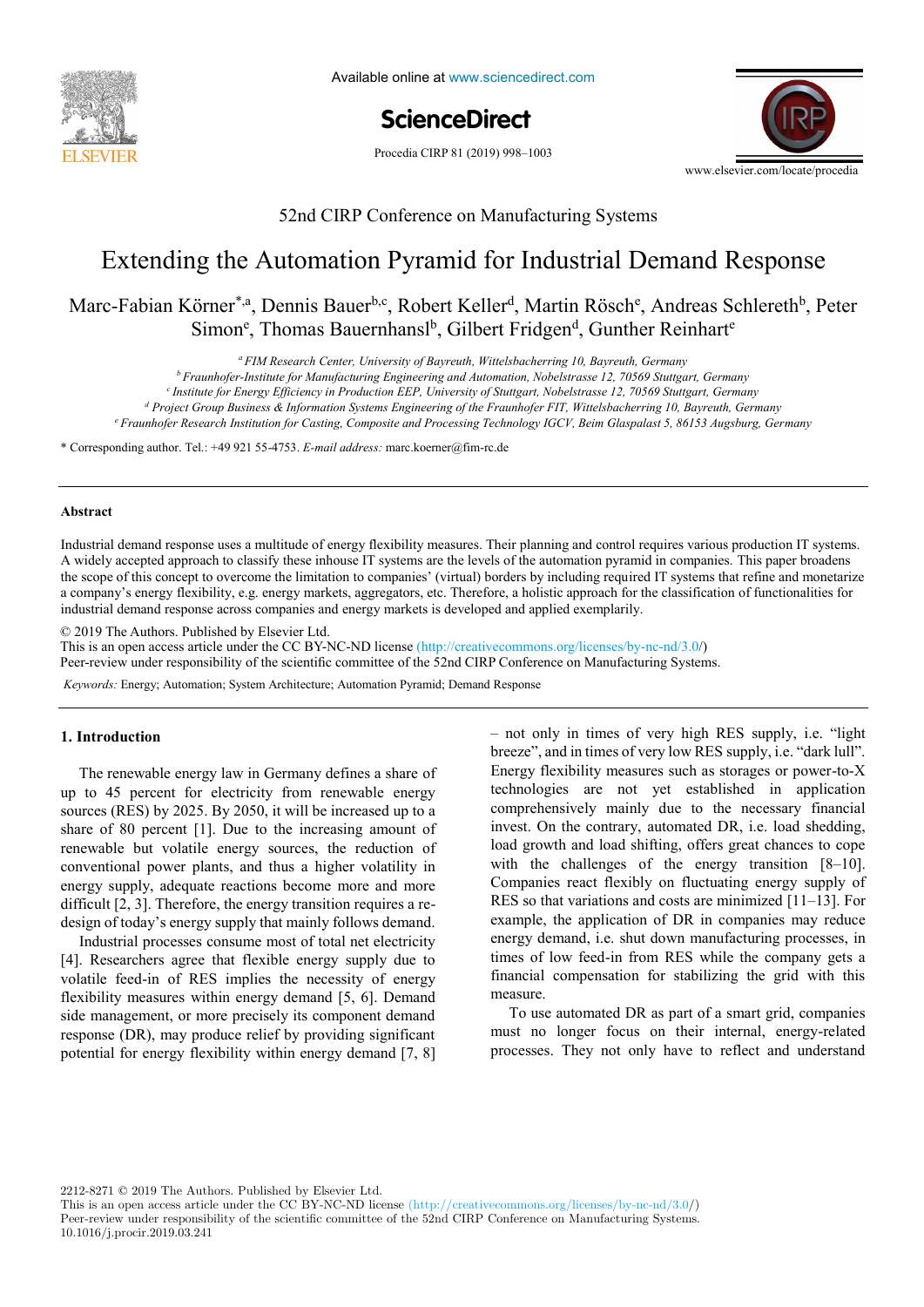energy markets, but must also integrate in it. Emerging concepts like a flexible IT-platform as proposed in [13] and [14] synchronizes energy demands with volatile energy markets, and therefore link companies with energy markets by information technologies (IT). Under the term energy markets, this paper sums up not only classic energy (only) markets but also markets where energy flexibility may be traded.

The current IT structure of production companies can be well described by the automation pyramid, which was originally developed in the 1980's defining the integration of strategical, tactical and operative IT systems [15]. Since its focus is on internal systems of the respective company only, there is a need to extend it by additional levels of the energy markets side. Therefore, this paper presents a holistic approach for structuring information flows and IT-systems for DR across companies and energy markets by extending the automation pyramid for automated industrial DR.

#### **2. Current perception of the automation pyramid**

The increasing industrial automation requires multiple ITsystems to cope with resulting challenges due to complex manufacturing systems. In order to structure the different applications in a functional and hierarchical manner and thus to reduce complexity, the automation pyramid is established as reference model [16]. However, "cyber physical systems", which merge the physical and virtual world by embedded hardware and software systems present a new, nonhierarchical approach in production [17]. Nevertheless, the hierarchical architecture of the automation pyramid is still present and very common in production systems. This is also indicated by the adoption of automation pyramid within the RAMI 4.0 reference model for industry 4.0 [18]. However, research applies many different versions of the automation pyramid since research removes or merges different levels together, occasionally [19]. In the given context, the commonly used specification IEC 62264 is referred: it consists of five different hierarchy levels (see Fig. 1) [20]. In the following, the different hierarchy levels are discussed from a bottom-up approach.



Fig. 1. Current perception of the automation pyramid, consisting of five (0 to 4) different hierarchy levels and corresponding IT systems.

The actual value-creating production or manufacturing process, e.g. a machining process, takes place at the lowest hierarchy level 0. Its physical sub-processes are executed and controlled by devices and sensors assigned to level 1. In case of a machining process, an electric spindle drive displays an actuator on this level. The sensing and actuation units on level one commonly operates within milliseconds or seconds in order to control the physical manufacturing processes and to reach the required quality demands. Considering energy aspects, the actuators on level one consume most of the energy demand of production systems [21].

Monitoring, supervision and control is the task of level 2 systems. Thus, level 2 controls the sensors and actuators on the lower level. Production environments mainly use programmable logic controllers (PLCs) [22]. Depending on the individual production system, PLCs operate within a period of hours down to less than periods of seconds. As level 2 directly controls the actuators, PLCs may implement shortterm energy adaptions.

On the next level 3, there are located all activities of Manufacturing Operations and Control (MO&C) [20]. The scope of MO&C is to manage work sequences, part lists and production receipts that are essential for manufacturing the required products. This includes the dynamic scheduling of jobs, the optimization of production processes, as well as the aggregation and distribution of data. In most cases, a Manufacturing Execution System (MES) executes these activities. The MES operates within one day or shift and must be capable to react to unexpected events like machine breakdowns in a reasonable time [23]. Thereby, the detailed schedule of manufacturing operations is appointed, which directly specifies the temporal energy demand.

The top level 4 entails the Business Planning and Logistics (BPL). It consists of planning the material demand, logistics and inventory stock. In addition, the production program is defined, based on the given production capacity and resource availability. Compared to MO&C, BPL operates on a longer time horizon up to several weeks and several months. In practice, an Enterprise Resource Planning (ERP) tool executes the required tasks and manages inventory and resources. As the ERP defines the long-term production utilization, also the long-term energy demand is determined here [24].

In order to apply adequate measures for energy flexibility in a production system, the different operational levels also need to enforce the measures. As indicated, there are different possibilities for energy-oriented adaptions within each operation level. [22] presents an aggregation of measures with a focus on the given time for reaction.

#### **3. Extension of the automation pyramid**

Since research reflects DR as a key energy flexibility measure to overcome the challenges of the energy transition, questions arise on how to enable it [6, 8–10]. The application of DR mechanisms is particularly relevant in industry as the industrial sector is the largest consumer of electricity in many countries [4]. Although, DR is usually a by-product of a manufacturing process, companies that hold their utilities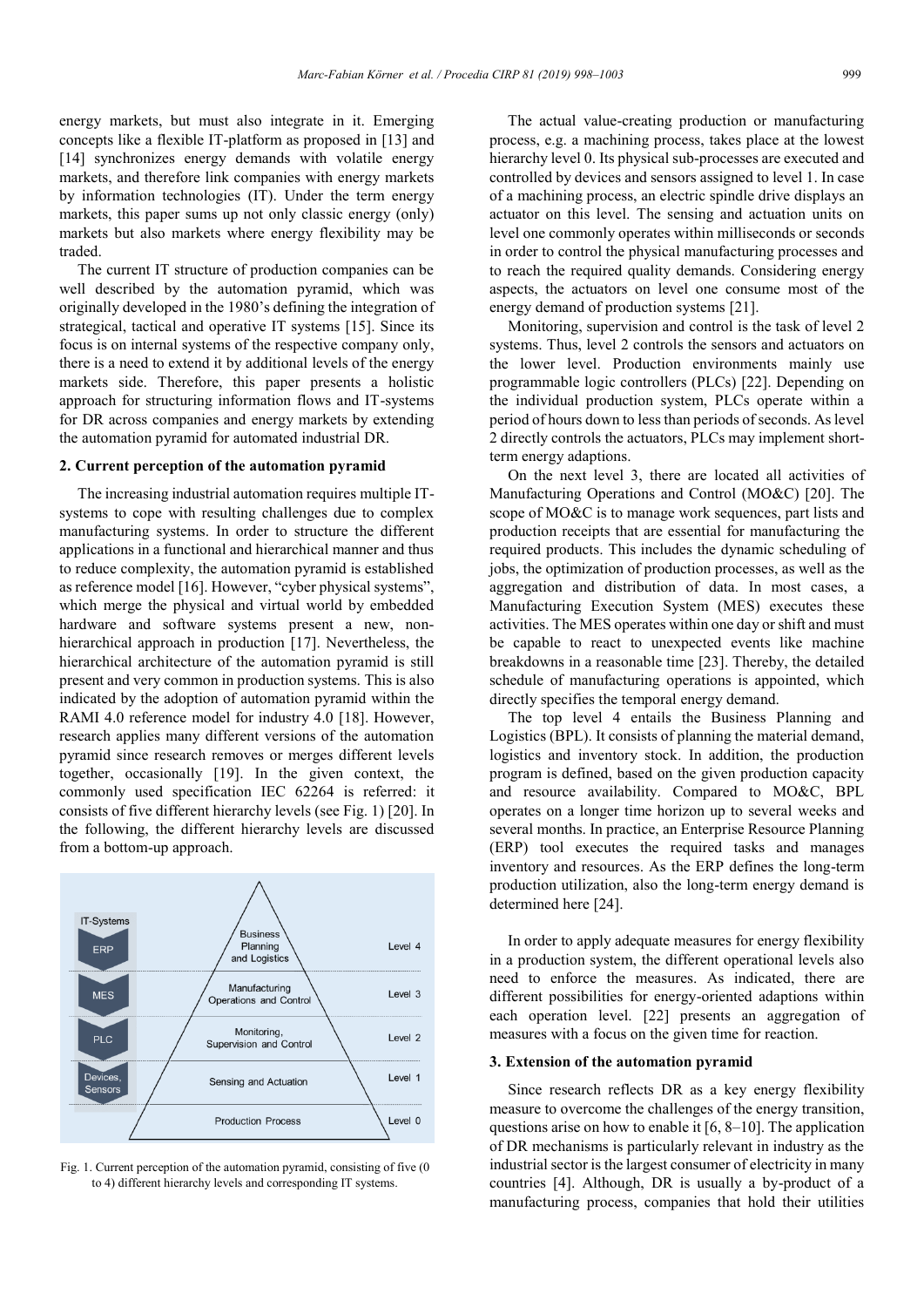

Fig. 2. Relevant levels providing information for DR on the energy markets side.

and production plants for DR available need to know when to activate which DR measure to what extent [9, 13].

To guide companies by providing an approach for the classification of functionalities for DR across companies and energy markets, this chapter develops a holistic approach for the classification of functionalities for DR as an extension of the automation pyramid. Consequently, the extended pyramid reflects both, the current perception of the automation pyramid including inhouse IT systems (see chapter 2) and corresponding levels of energy markets. The following briefly outlines these levels up to the interface of the market and company side that an integrated IT architecture may adopt (see Fig. 2).

The energy transition requires new mechanisms to keep the grid stable, and supply and demand in balance, which is a challenge due to the increasing feed-in of volatile RES [2]. Hence, the basis for the energy system's need for DR lies within the energy supply of volatile RES that will account for the majority of overall energy supply, prospectively [9]. While in times of nuclear and coal-fired power plants the supply of electricity was stable and well manageable, the volatile supply of electricity from wind or PV farms results in market situations where supply no longer follows demand only. Thus, information about the amount of energy supplied, generating plants, and consequently about the needed extent of DR measures may be an origin of an information flow for scheduling DR measures. Consequently, energy supply is the basis, i.e. level A (see Fig. 2), within the extension of the automation pyramid.

The volatile supply of RES results in an increasing number of bottlenecks within electricity grids and in increasing costs for redispatch, i.e. congestion management, already [25, 26]. While DR measures may help to decrease these costs, the current state of electricity grids influences the need for DR measures due to (possible) bottlenecks [27]. Bottlenecks that occur on a daily basis nowadays may be the result of an over- or under feed-in of level A [3]. Bottlenecks within the distribution grid usually arise due to a missing or misleading feed-in management while bottlenecks within the transmission grid usually arise due to market mechanisms. DR measures may contribute to overcome these bottlenecks, on the one hand by unloading the distribution grid within a region, and on the other hand, by unloading the transmission grid to overcome bottlenecks in another region. Hence, level B entails information from transmission and distribution grid

operators that are highly relevant for a comprehensive information flow in order to stabilize the grid by DR measures [5].

In addition, the energy markets side of DR includes a level containing the commerce of energy. While level C also reflects OTC trading, for example, the exchange that serves as dealer of supply and demand, and that publishes electricity prices [28], is located here. The states of the previous levels A and B thereby determine the prices, mainly [29]. Its information needs to be included in a comprehensive information flow. Today, companies only participate in the energy markets side through (own) traders and aggregators at the exchange or other market platforms [30]. Level C thereby serves as a natural interface between the company and the energy markets side, although it is clearly part of the energy markets side as it is company external.

Hence, this paper proposes to adopt the energy markets side by including the following three levels representing relevant stages of energy markets and determinants of a wellfunctioning DR:

- Level A: Energy supply (electricity plants)
- Level B: Grids (transmission and distribution grids)
- Level C: Commerce (exchange, traders and aggregators)

Today, energy markets assume a conceptual "copper plate", i.e. markets do not directly consider physical restrictions or bottlenecks within a region. Hence, today's sequence of levels is as follows: first, there is the energy supply. After the energy consumers purchase their appropriate products on the exchange, the grid operators communicate in order to avoid bottlenecks. With an increasing volume, this happens by means of redispatch measures [26] – also due to the conceptual "copper plate". This paper therefore proposes to consider the three levels as described above in an integrated way to avoid expensive redispatch measures. However, literature reflects that this may result in a nodal pricing system (see, for example [31] or [32]).

The inclusion of three proposed levels leads to a holistic interlinking with information that is permanently visible to all actors and with information that can flow back and forth in order to transmit respective states of the levels from companies and the market, simultaneously. For example, it may be possible to use weather data to forecast supply from RES at an early stage and to calculate any resulting grid bottlenecks. As a result, it will be possible to implement DR measures with a time lead efficiently and thus even to increase the DR potential.

#### **4. Application and reference implementation**

To lift overall efficiencies of DR by an end-to-end IT architecture, companies need to link their inhouse IT system to the information flow of the energy markets side. While the commerce level serves as natural interface between the energy markets and the company side, Fig. 3 illustrates the application of the extended automation pyramid for industrial DR. It entails both: the company-internal levels of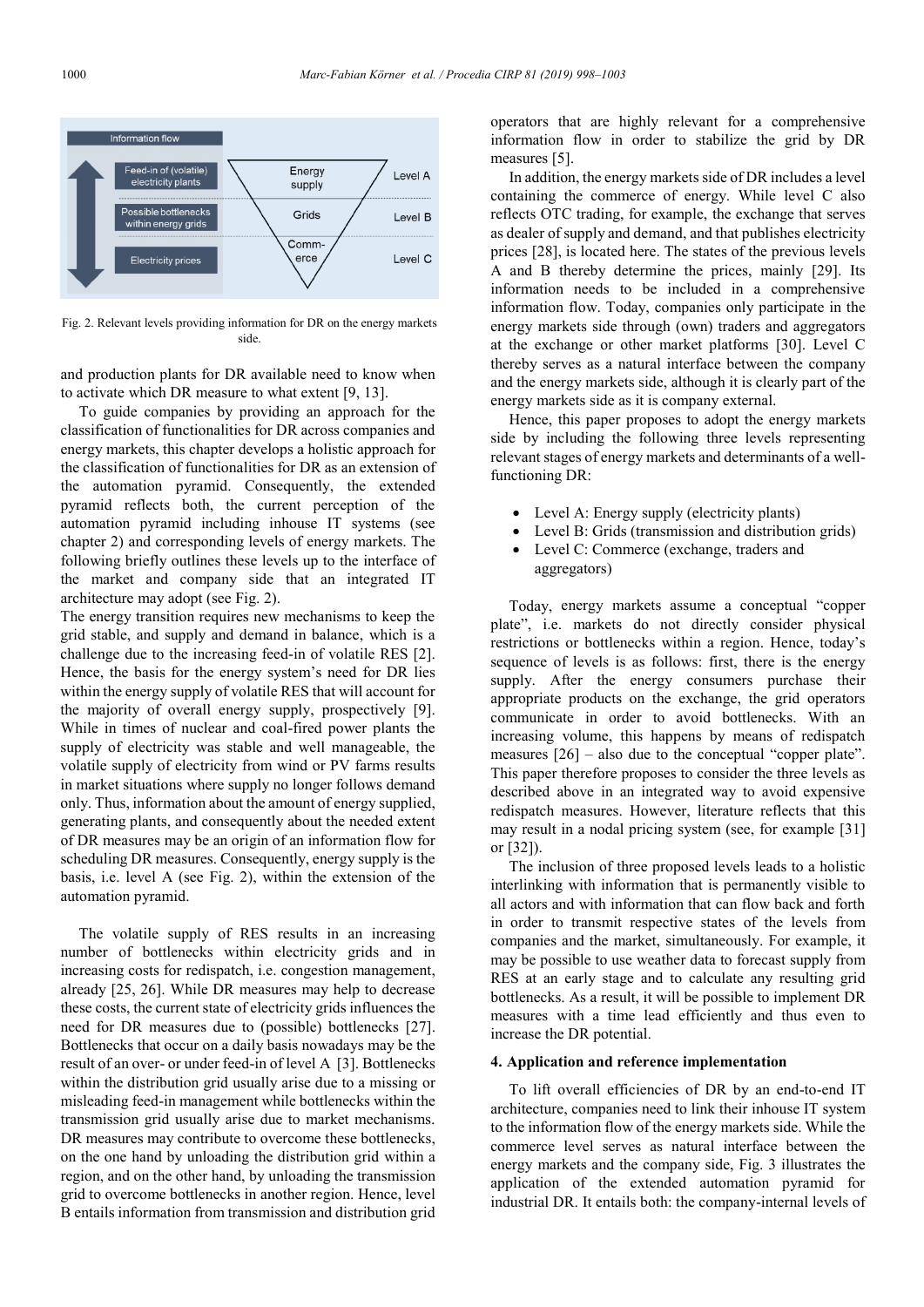

Fig. 3. Linking the company side (current perception of the automation pyramid) and the energy markets side (proposed extension of the automation pyramid) for a well-functioning energy management, i.e. DR.

the automation pyramid as well as the proposed levels of the energy markets. This illustrates again that a well-functioning energy management or DR measures ubiquitously penetrate all levels of the extended automation pyramid, i.e. both sides.

An information flow (see left side of Fig. 3) may serve as basis for a well-functioning energy management that includes DR measures. For example, weather data, i.e. information about future energy supply, may influence scheduling operations on the company-internal side by a linked ERP-system.

A reference implementation is given by the concept of an Energy Synchronization Platform (ESP) to automate and standardize information flows between manufacturing companies and various parties of the energy system in [13, 14]. Two logical platform types – the Market-side platform (MaP) and the Company-side platform (CoP) – structure the ESP [13]. While the CoP addresses the traditional companyinternal automation pyramid, the MaP aims for the discussed extension regarding the energy markets side. The decomposition into two logical platforms is required to achieve a certain security level, ensuring the encapsulation of each domain's specific knowledge, technologies and methods.

To overcome domain boundaries a data model is required. A possible data model to describe energy flexibility which is used by the ESP is proposed by [33]. The data model supports energy flexibility measures such as the previously mentioned load shedding, load growth and load shifting. In order to ensure chronological sequences such as load recuperation, instances of the data model are strictly state dependent and include dependencies to other instances of the data model. Furthermore, the data model serves as foundation for aggregation and optimization of energy flexibility respective their digital representation by services of the ESP.

Among others, an industrial application example for the ESP is the monetarization of energy flexibility occurring due to a buffer. Applying the ESP for processes of this type, such as an oil bath [34] or molten metal [35], has been successfully realized in model factories as well as in industry. Energy flexibility arises within defined limits by increasing the buffer's current content and, therefore, consuming more energy, i.e. load growth or decreasing the content of the buffer by supplying subsequent process steps and, therefore, consuming less energy, i.e. load shedding or load shifting. PLCs control this energy flexibility on levels 0 and 1 of the company side, i.e. of the automation pyramid. Level 2 integrates the ESP when using a smart connector to represent this process and its inherent energy flexibility in services on the ESP digitally. Levels 3 and 4 manage, assess and prepare the energy flexibility and its dependencies to other flexibilities for monetarization. While the CoP and its respective services process these steps, it operates on information received from the MaP or energy markets side, i.e. information on the current need for DR measures. Therefore, the functionality of the MaP integrating levels A to C of the extended automation pyramid entails the merging and the provision of data in order to monetarize energy flexibility, i.e. DR measures. A comprehensive optimization based on the data model serves as specific interface between the MaP and the CoP.

#### **5. Discussion and further research**

The automation pyramid structures the automation of processes and the decision-making in processes within companies [19]. While this paper introduces an extension of the automation pyramid, new questions arise. In particular, the question arises whether reliable automation can be guaranteed if parts of the decision making process are no longer carried out by companies alone but relating to the current state of the energy markets side.

While today's IT systems and implemented data models stop at a company's (virtual) border, future research may also consider the scope of a proposed data model [33]. Of course, this means and may result in a consistent linking to the energy markets side. However, companies may not desire influence on production control from outside its (virtual) border. Hence, (IT-) security protocols are necessary to encapsulate knowledge of separate domains without affecting the overall automation. Consequently, there is a need for interfaces and data models for a defined exchange of data between companies and energy markets.

Further research may reflect the role of new distributed technologies, such as blockchain [36, 37]. Additionally, the chronological (planning or sequential) horizon of the extended pyramid should also be reflected. As mentioned in chapter three, the current sequence (supply, commerce, grids) leads to increasing costs for redispatch [26]. The hierarchical structure of levels on the company side determines a clear top-down structure for the given time for reaction of a company's processes, with ERP systems having the longest planning horizon. While e.g. the MES needs to introduce short-term adaptions of the energy demand within one day, further research may analyze a temporal dimension or structure of the energy markets side. Moreover, practitioners may develop tools that implement the extended automation pyramid with the aim to represent the chronological sequence for the automation of industrial DR.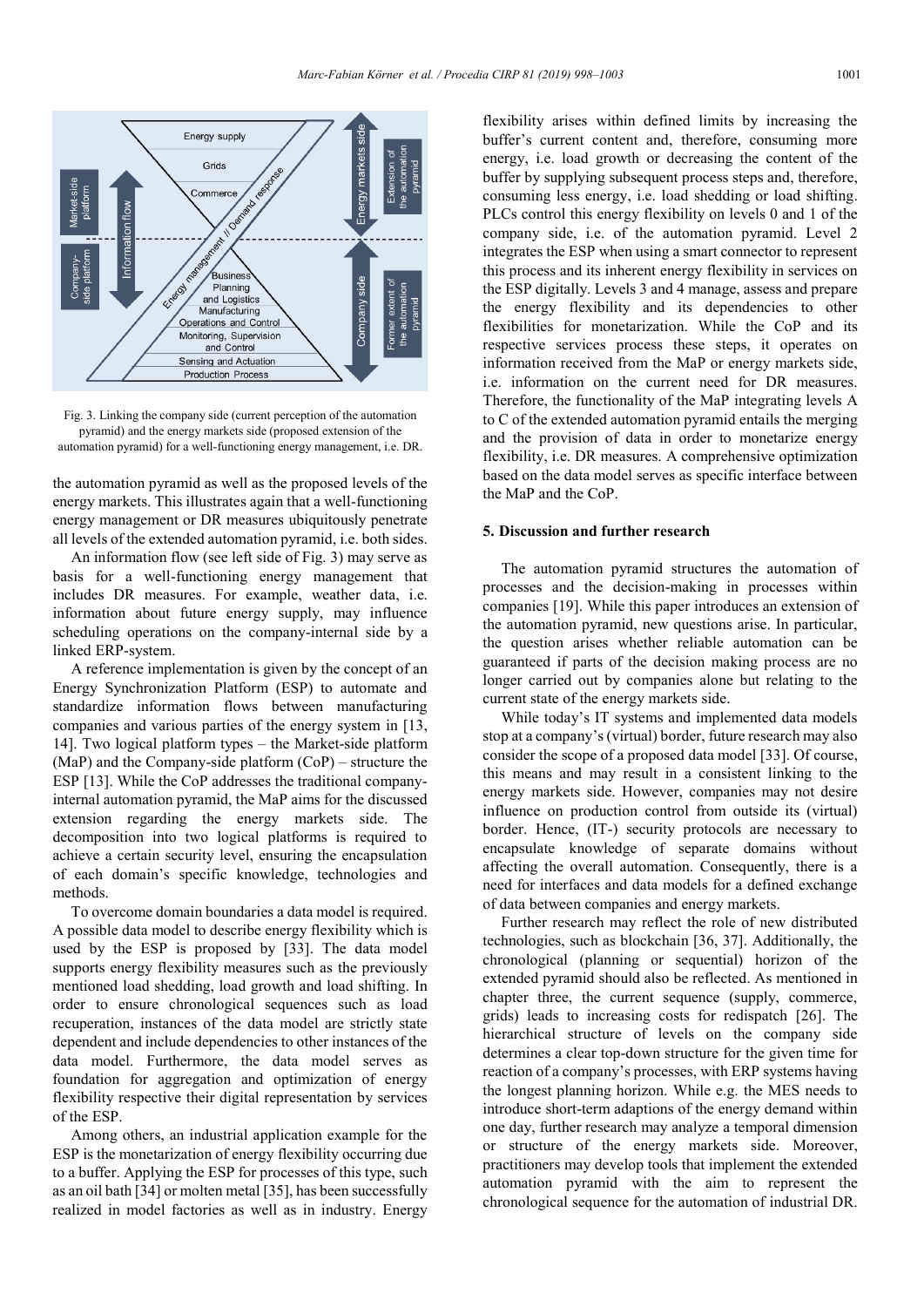Furthermore, researchers can also analyze a fit of the introduced extension of the pyramid to the services of the MaP from [13].

Summarized, the communication, i.e. an information flow, between the company and the energy markets side is important and necessary for an efficient industrial DR. Hence, companies need a stronger linking to the energy markets side. However, companies must tackle IT-security challenges, first. Therefore, research may propose standards for links and interfaces based on the structure given by the extended automation pyramid.

### **6. Conclusion**

To overcome the challenges of the energy transition, and particularly the integration of an increasing share of RES, the implementation of DR is a key factor. However, a wellfunctioning industrial DR requires various and comprehensive planning and control IT systems. Previously existing versions of the automation pyramid structured inhouse IT systems by different levels. This paper broadens the scope of the automation pyramid by including companyexternal, i.e. energy markets side, levels. Therefore, it proposes to consider three levels on the energy markets side: energy supply, grids, and commerce. The inclusion of these levels in an end-to-end IT architecture enables an integrated automation of processes and a comprehensive decisionmaking in DR measures. While merging the current perception of the automation pyramid and our extension, this paper applies the developed approach to an existing concept as a reference implementation.

This paper contributes to an enhancement of DR measures in research and practice by providing a first attempt for a holistic approach for the classification of functionalities for DR across companies and energy markets that further research may specify.

#### **Acknowledgements**

The authors gratefully acknowledge the financial support of the Kopernikus-Project "SynErgie" by the Federal Ministry of Education and Research of Germany (BMBF) and the project supervision by the project management organization Projektträger Jülich (PtJ).

#### **References**

- [1] Bundesministerium der Justiz und für Verbraucherschutz. Gesetz zur Einführung von Ausschreibungen für Strom aus erneuerbaren Energien und zu weiteren Änderungen des Rechts der erneuerbaren Energien. 2016. www.dipbt.bundestag.de/extrakt/ba/WP18/747/74780.html. Accessed 21 March 2019.
- [2] Figueres, C., Schellnhuber, H.J., Whiteman, G., Rockström, J. et al. Three years to safeguard our climate. Nature 2017;546:593-95.
- [3] Gu, Y., Le, X. Fast Sensitivity Analysis Approach to Assessing Congestion Induced Wind Curtailment. IEEE Transactions on Power Systems 2014;29:101-10.
- [4] Gils, H.C. Assessment of the theoretical demand response potential in Europe. Energy 2014;67:1-18.
- [5] Palensky, P., Dietrich, D. Demand Side Management: Demand Response, Intelligent Energy Systems, and Smart Loads. IEEE Transactions on Industrial Informatics 2011;7:381-88.
- [6] Siano, P. Demand response and smart grids A survey. Renewable and Sustainable Energy Reviews 2014;30:461-78.
- [7] Brouwer, A.S., van den Broek, M., Zappa, W., Turkenburg, W.C., Faaij, A. Least-cost options for integrating intermittent renewables in low-carbon power systems. Applied Energy 2016;161:48-74.
- [8] Murthy Balijepalli, V.S.K., Pradhan, V., Khaparde, S.A., Shereef, R.M. Review of demand response under smart grid paradigm. IEEE PES 2011;236-43.
- [9] Schoepf, M., Weibelzahl, M., Nowka, L. The Impact of Substituting Production Technologies on the Economic Demand Response Potential in Industrial Processes. Energies 2018;9:2217-30.
- [10] Albadi, M.H., El-Saadany, E.F. A summary of demand response in electricity markets. Electric Power Systems Research 2008;78:1989- 96.
- [11] Bundesministerium für Wirtschaft und Energie. Was ist eigentlich "Demand Side Management"?. 2017. www.bmwienergiewende.de/EWD/Redaktion/Newsletter/2017/01/Meldung/direk t-erklaert.html. Accessed 21 March 2019.
- [12] Deutsche Energie-Agentur. dena-Netzstudie II.: Integration erneuerbarer Energien in die deutsche Stromversorgung im Zeitraum 2015 – 2020 mit Ausblick 2025. Berlin. 2010.
- [13] Schott, P., Ahrens, R., Bauer, D., Hering, F., Keller, R., Pullmann, J., Schel, D., Schimmelpfennig, J., Simon, P., Weber, T., Abele, E., Bauernhansl, T., Fridgen, G., Jarke, M., Reinhart, G. Flexible IT platform for synchronizing energy demands with volatile markets. Information Technology;60:155-64.
- [14] Bauer, D., Abele, E., Ahrens, R., Bauernhansl, T., Fridgen, G., Jarke, M., Keller, F., Keller, R., Pullmann, J., Reiners, R., Reinhart, G., Schel, D., Schöpf, M., Schraml, P., Simon, P. Flexible IT-platform to Synchronize Energy Demands with Volatile Markets. Procedia CIRP 2017;63:318-23.
- [15] Bildstein, A., Seidelmann, J., Industrie 4.0-Readiness: Migration zur Industrie 4.0-Fertigung. In: Bauernhansl, T., ten Hompel, M., Vogel-Heuser, B., editors. Industrie 4.0 in Produktion, Automatisierung und Logistik: Anwendung, Technologien, Migration. Wiesbaden: Springer Vieweg; 2014. p. 581-597.
- [16] Schöning, H., Dorchain, M., 2014. Data Mining und Analyse. In: Bauernhansl, T., ten Hompel, M., Vogel-Heuser, B., editors. Industrie 4.0 in Produktion, Automatisierung und Logistik: Anwendung, Technologien, Migration. Wiesbaden: Springer Vieweg; 2014. p. 543- 554.
- [17] acatech Deutsche Akademie Der Technikwissenschaften. Cyber-Physical Systems: Driving force for innovation in mobility, health, energy and production. Springer-Verlag. 2011.
- [18] Zezulka, F., Marcon, P., Vesely, I., Sajdl, O. Industry 4.0 An Introduction in the phenomenon. IFAC-PapersOnLine 2016;49:8-12.
- [19] Meudt, T., Pohl, M., Metternich, J. Die Automatisierungspyramide Ein Literaturüberblick. Darmstadt: Universitäts- und Landesbibliothek; 2017.
- [20] IEC 62264. Enterprise-control system integration, Part 1. Models and terminology. ISO/IEC.Genova; 2002. www.iso.org/standard/57308.html. Accessed 21 March 2019.
- [21] Graßl, M., Reinhart, G. Evaluating Measures for Adapting the Energy Demand of a Production System to Volatile Energy Prices. Procedia CIRP 2014;15:129-34.
- [22] Roesch, M., Brugger, M., Braunreuther, S., Reinhart, G. Klassifizierung von Energieflexibilitätsmaßnahmen. Zeitschrift für wirtschaftlichen Fabrikbetrieb 2017;112:567-71.
- [23] Keller, F., Schultz, C., Simon, P., Braunreuther, S., Glasschröder J., Reinhart, G. Integration and Interaction of Energy Flexible Manufacturing Systems within a Smart Grid. Procedia CIRP 2017;61:416-21.
- [24] Keller, F., Reinhart, G. Energy Supply Orientation in Production Planning Systems. Procedia CIRP 2016;40:244-49.
- [25] Plancke, G., Jonghe, C. de, Belmans, R.. The implications of two German price zones in a european-wide context. 13<sup>th</sup> International Conference on the European Energy Market 2016;1-5.